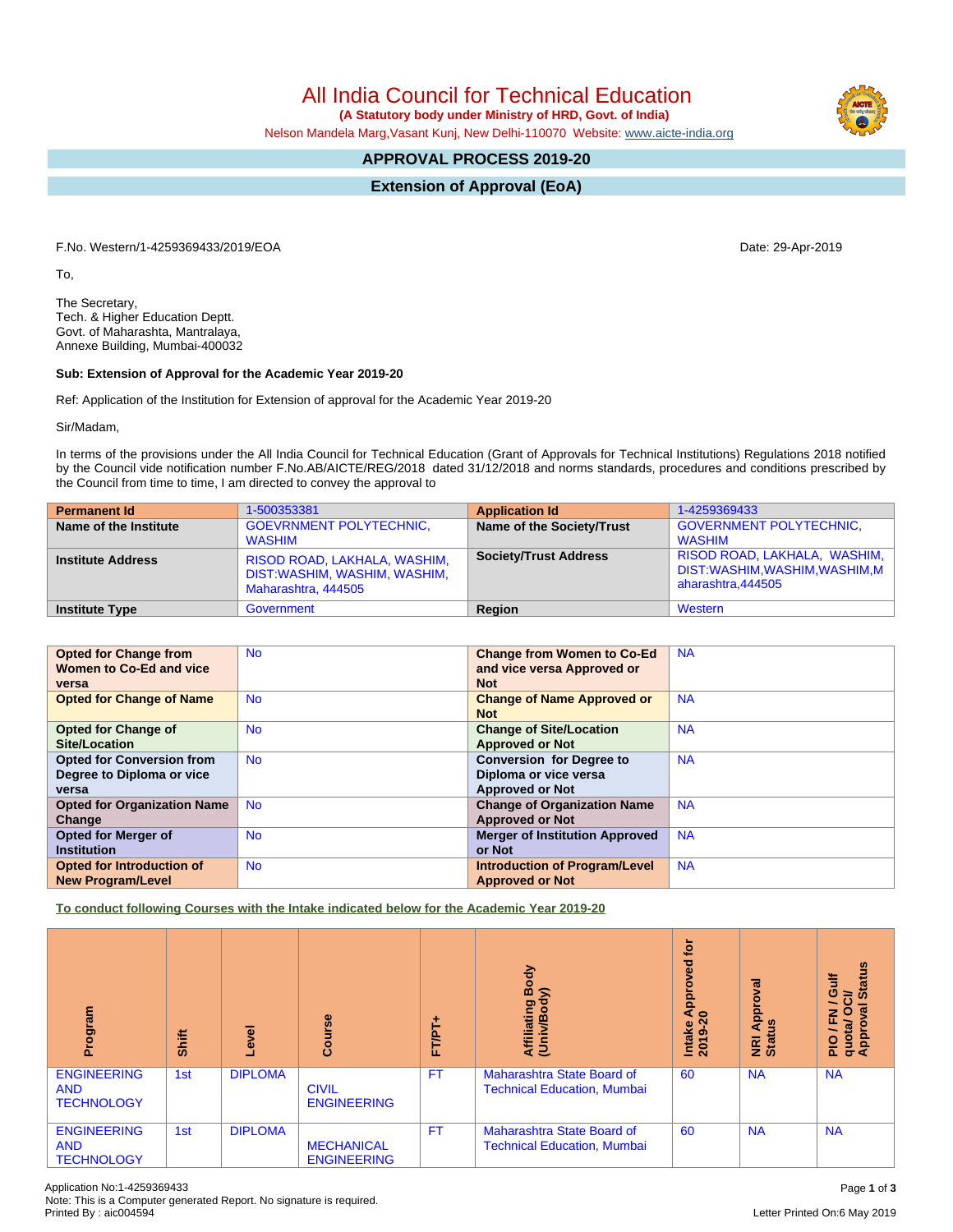| <b>ENGINEERING</b><br><b>AND</b><br><b>TECHNOLOGY</b> | 1st | <b>DIPLOMA</b> | <b>ELECTRICAL</b><br><b>ENGINEERING</b>                                                        | <b>FT</b> | Maharashtra State Board of<br><b>Technical Education, Mumbai</b> | 60 | <b>NA</b> | <b>NA</b> |
|-------------------------------------------------------|-----|----------------|------------------------------------------------------------------------------------------------|-----------|------------------------------------------------------------------|----|-----------|-----------|
| <b>ENGINEERING</b><br><b>AND</b><br><b>TECHNOLOGY</b> | 1st | <b>DIPLOMA</b> | <b>ELECTRONICS</b><br><b>AND</b><br><b>TELECOMMUNIC</b><br><b>ATIONS</b><br><b>ENGINEERING</b> | <b>FT</b> | Maharashtra State Board of<br><b>Technical Education, Mumbai</b> | 60 | <b>NA</b> | <b>NA</b> |
| <b>ENGINEERING</b><br><b>AND</b><br><b>TECHNOLOGY</b> | 1st | <b>DIPLOMA</b> | <b>AUTOMOBILE</b><br><b>ENGINEERING</b>                                                        | <b>FT</b> | Maharashtra State Board of<br><b>Technical Education, Mumbai</b> | 60 | <b>NA</b> | <b>NA</b> |
| <b>ENGINEERING</b><br><b>AND</b><br><b>TECHNOLOGY</b> | 1st | <b>DIPLOMA</b> | <b>INFORMATION</b><br><b>TECHNOLOGY</b>                                                        | <b>FT</b> | Maharashtra State Board of<br><b>Technical Education, Mumbai</b> | 60 | <b>NA</b> | <b>NA</b> |

+FT –Full Time,PT-Part Time

# Punitive Action against the Institute

### **Course(s) Applied for Closure by the Institute for the Academic Year 2019-20**

| Program                                               | <b>Shift</b> | Level          | <b>Course</b>                                                              | $FT/PT+$  | <b>Affiliating Body (Univ/Body)</b>                                 | <b>Course Closure</b><br><b>Status</b> |
|-------------------------------------------------------|--------------|----------------|----------------------------------------------------------------------------|-----------|---------------------------------------------------------------------|----------------------------------------|
| <b>ENGINEERING</b><br><b>AND</b><br><b>TECHNOLOGY</b> | 2nd          | <b>DIPLOMA</b> | <b>MECHANICAL</b><br><b>ENGINEERING</b>                                    | FT.       | <b>Maharashtra State Board</b><br>of Technical Education,<br>Mumbai | Approved                               |
| <b>ENGINEERING</b><br><b>AND</b><br><b>TECHNOLOGY</b> | 2nd          | <b>DIPLOMA</b> | <b>CIVIL ENGINEERING</b>                                                   | <b>FT</b> | Maharashtra State Board<br>of Technical Education,<br><b>Mumbai</b> | Approved                               |
| <b>ENGINEERING</b><br><b>AND</b><br><b>TECHNOLOGY</b> | 2nd          | <b>DIPLOMA</b> | <b>ELECTRONICS AND</b><br><b>TELECOMMUNICATI</b><br><b>ONS ENGINEERING</b> | <b>FT</b> | Maharashtra State Board<br>of Technical Education,<br><b>Mumbai</b> | Approved                               |

+FT-Full Time,PT-Part Time

| Deficiencies Noted based on Self Disclosure |                   |  |  |  |  |
|---------------------------------------------|-------------------|--|--|--|--|
| <b>Particulars</b>                          | <b>Deficiency</b> |  |  |  |  |
| <b>Faculty Deficiency</b>                   | <b>Yes</b>        |  |  |  |  |
|                                             |                   |  |  |  |  |
|                                             |                   |  |  |  |  |
| *Please refer Deficiency Report for details |                   |  |  |  |  |

**GOEVRNMENT POLYTECHNIC, WASHIM** is hereby informed to submit the compliance of the deficiencies mentioned above to the Regional Office within a period of **6 months** from the date of issuance of this letter failing which the council shall initiate strict action as defined in Approval Process Handbook 2019-20 during the subsequent Academic Year.

In case of any differences in content in this Computer generated Extension of Approval Letter, the content/information as approved by the Executive Council / General Council as available on the record of AICTE shall be final and binding.

Strict compliance of Anti-Ragging Regulation: - Approval is subject to strict compliance of provisions made in AICTE Regulation notified vide F. No. 37- 3/Legal/AICTE/2009 dated July 1, 2009 for Prevention and Prohibition of Ragging in Technical Institutions. In case Institution fails to take adequate steps to Prevent Ragging or fails to act in accordance with AICTE Regulation or fails to punish perpetrators or incidents of Ragging, it will be liable to take any action as defined under clause 9(4) of the said Regulation.

#### **It is mandatory to comply all the essential requirements as given in APH 2019-20(appendix 6)**

NOTE: If the State Government / UT / DTE / DME has a reservation policy for admission in Technical Education Institutes and the same is applicable to Private & Self-financing Technical Institutions, then the State Government / UT/ DTE / DME shall ensure that 10 % of